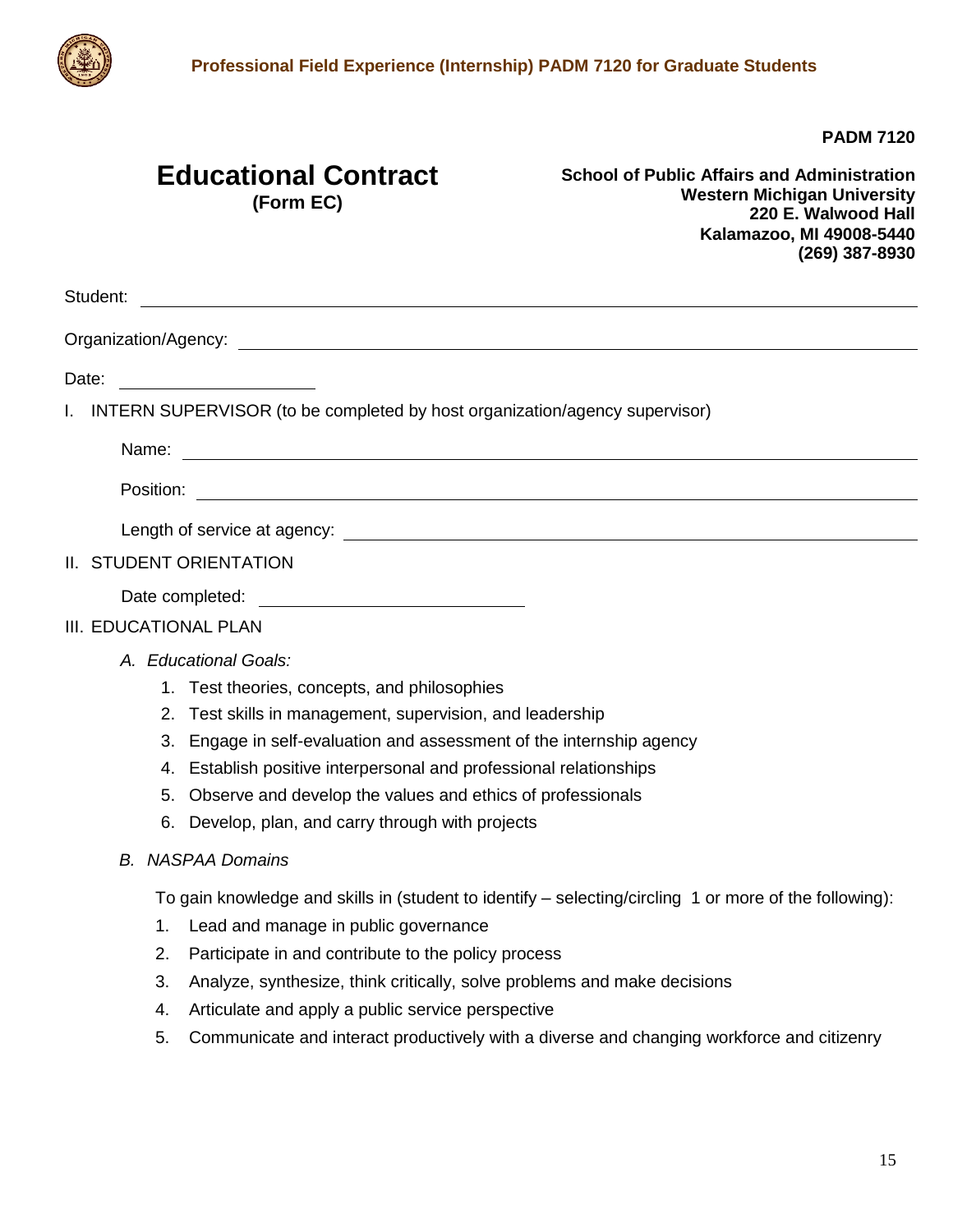

Form EC page 2 *C.* Describe the projects, programs, or activities for which the student will be providing support (to be completed by student and supervisor) and indicate which Domain if addressed by each project, program, or activity:

Project, Program, Activity **Domain** 

IV. PERSONNEL DETAILS: (be specific to avoid miscommunication and misunderstandings)

- Work Schedule (days and hours)
- Holiday, Vacation, and sick leave arrangements
- Other requirements/arrangements to be made
- Compensation
- Mileage Reimbursement
- Medical Examination, Test, Vaccination Requirements and Cost
- Criminal Conduct Check Requirements